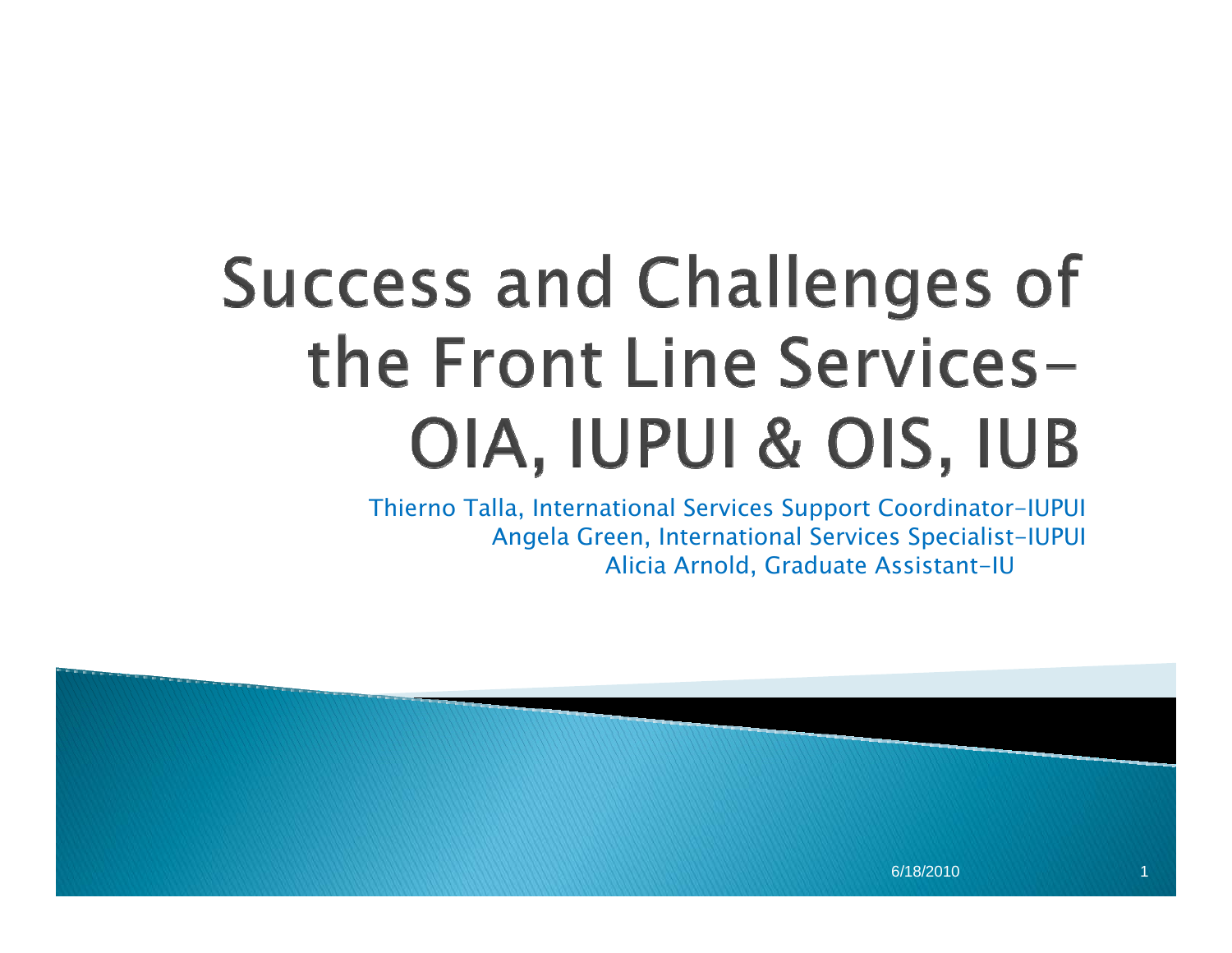### Overview

- I Introduction
- II Office of International Affairs, IUPUI
- III Office of International Services, Bloomington IV Services
- V Traffic
- VI Hiring Process
- VII Front Office Assistant Training
- VIII Front Desk Personnel Needs
- IX Handling Difficult situations
- X Sharing Front Desk Practices
- XI Discussion/Sharing experiences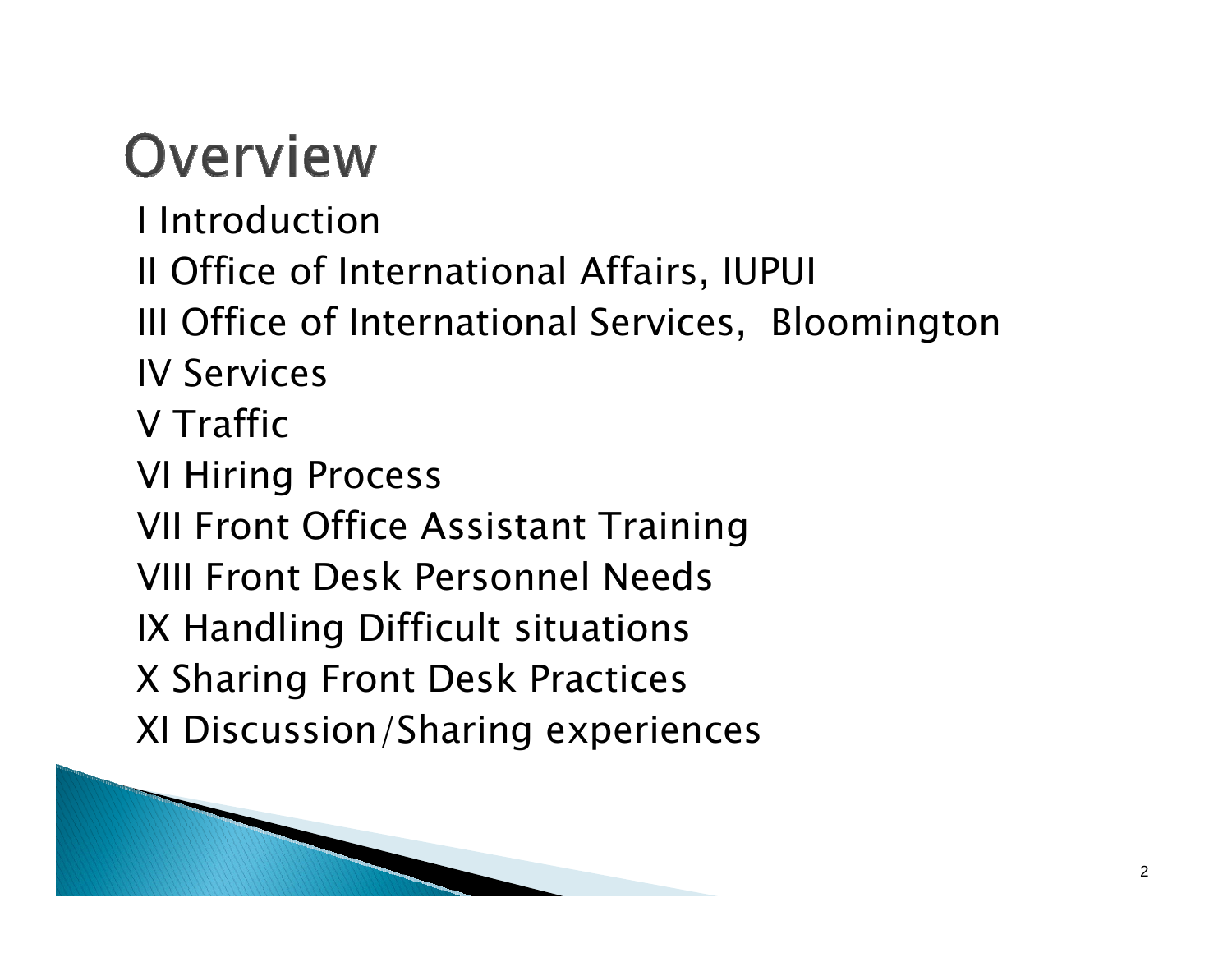## **I** Introduction

Front Line Services

-key success to your operations

-Center of all activities (prospective, parents, students,

faculty, staff, immigration)

-Your link to the outside world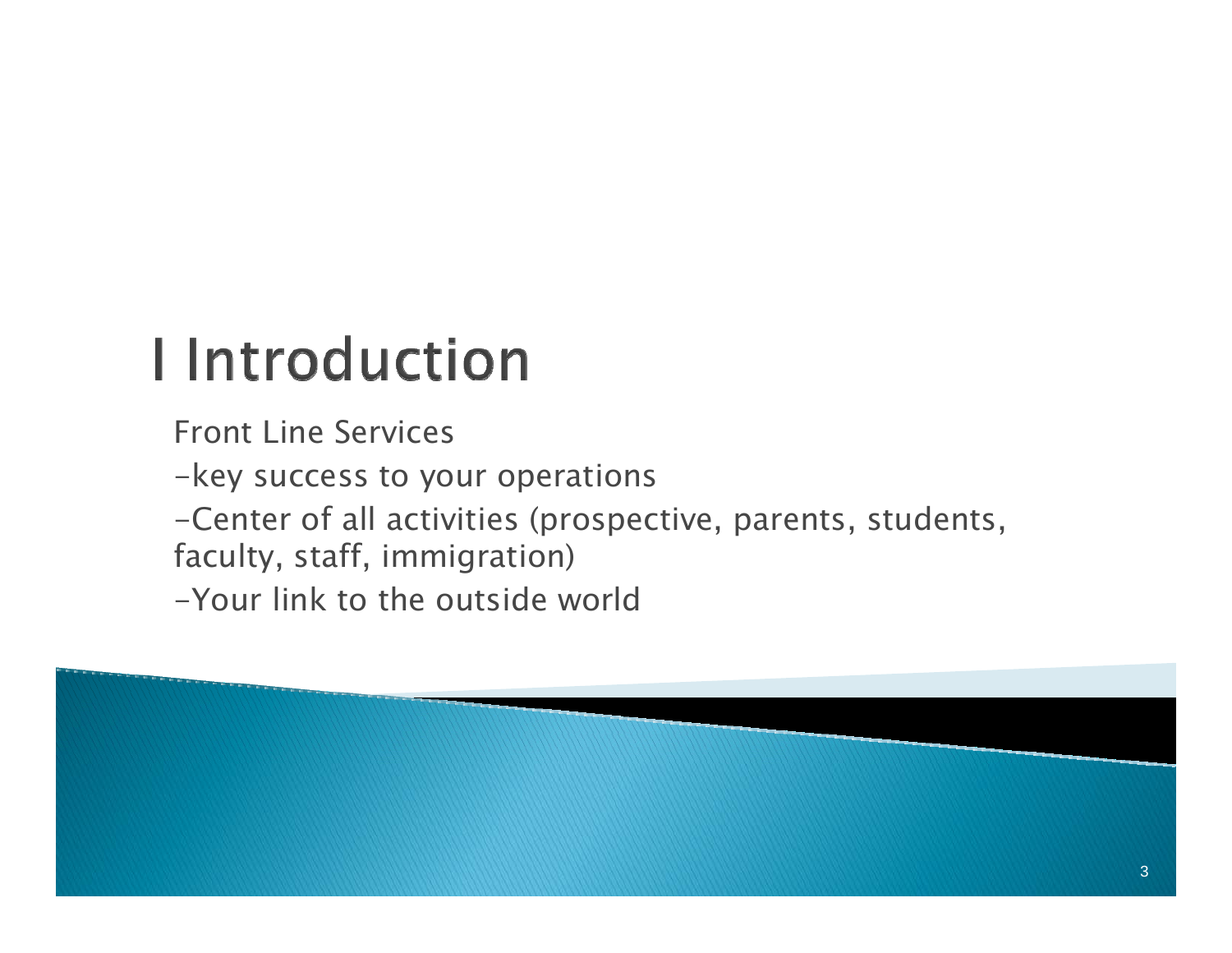### Il Office of International Affairs, **IUPUI**

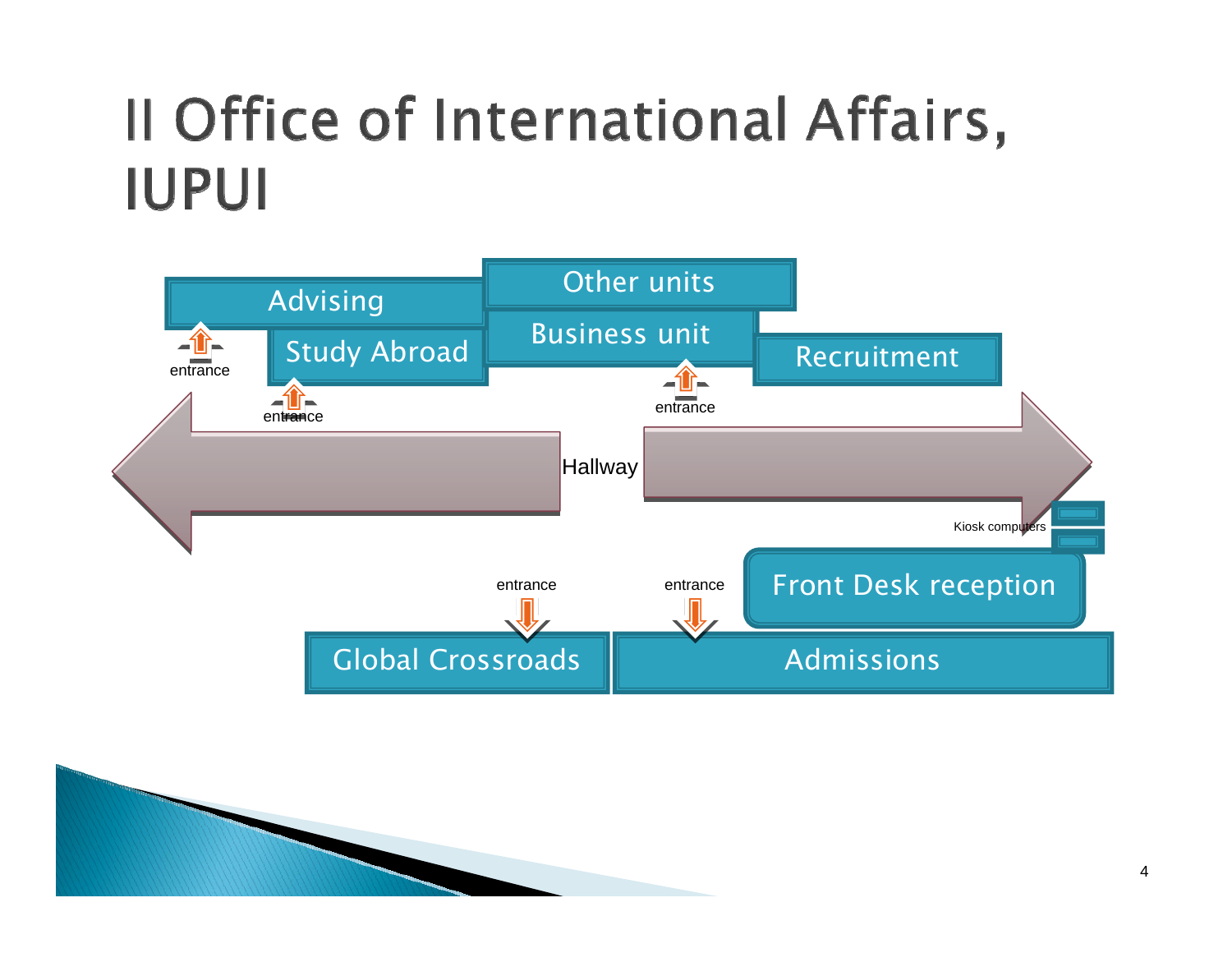### III-Office of International Services, Bloomington

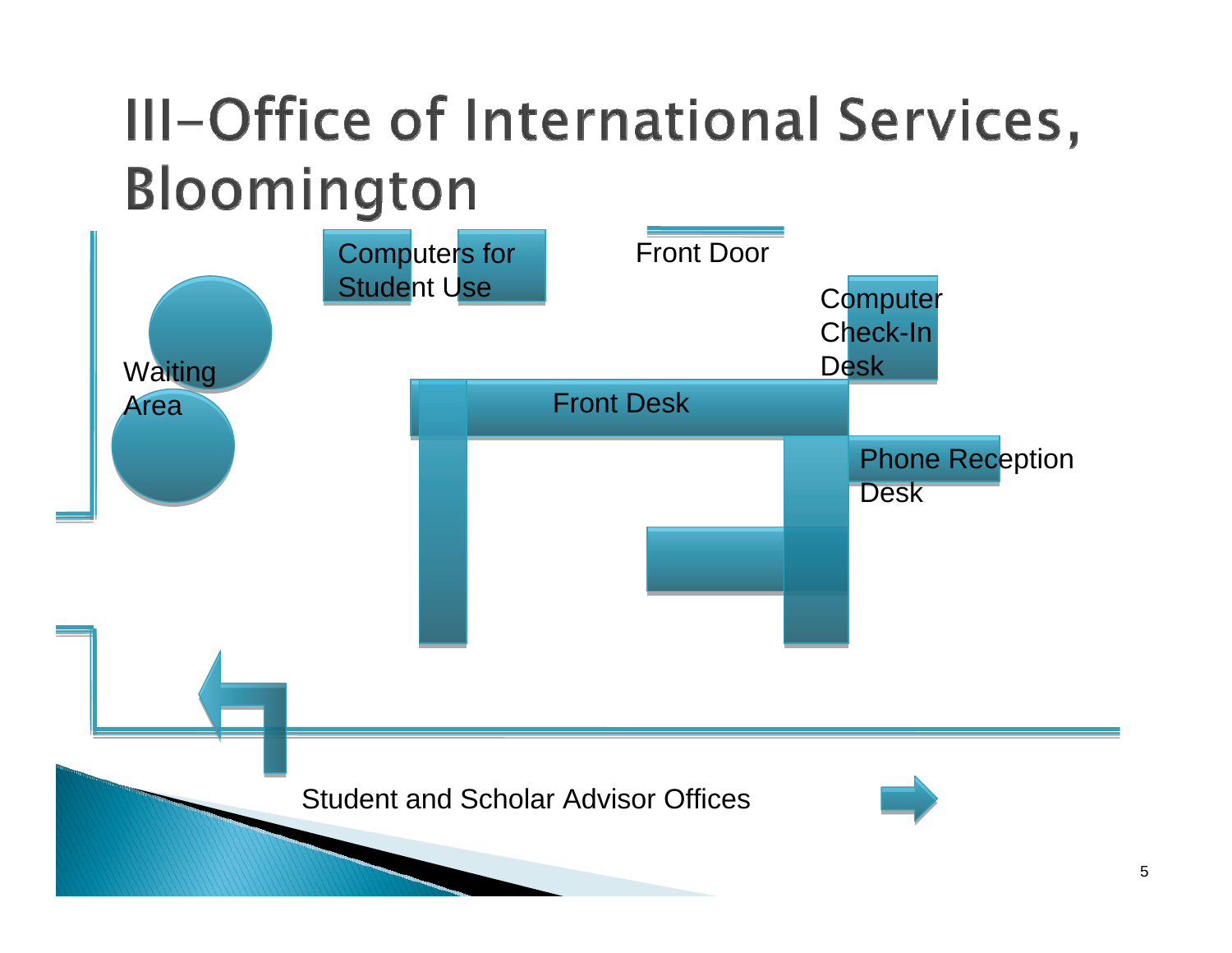#### **IV Services**

-Process requests whether by walk-in, phone, email, voicemail

-Admissions process:

Applications, t ranscripts, application status

- Advising process:

Basic advising on immigration issues and visa related Basic process of scholar issues

OPT intake appointments

Appointments with advisors (serious/diffic ult issues)

DSO privileges/other regulation issues

-Communicate with or direct student/scholars to Admissions, Inter nati onal Center, Overseas Studies, academic advising units, other campus services.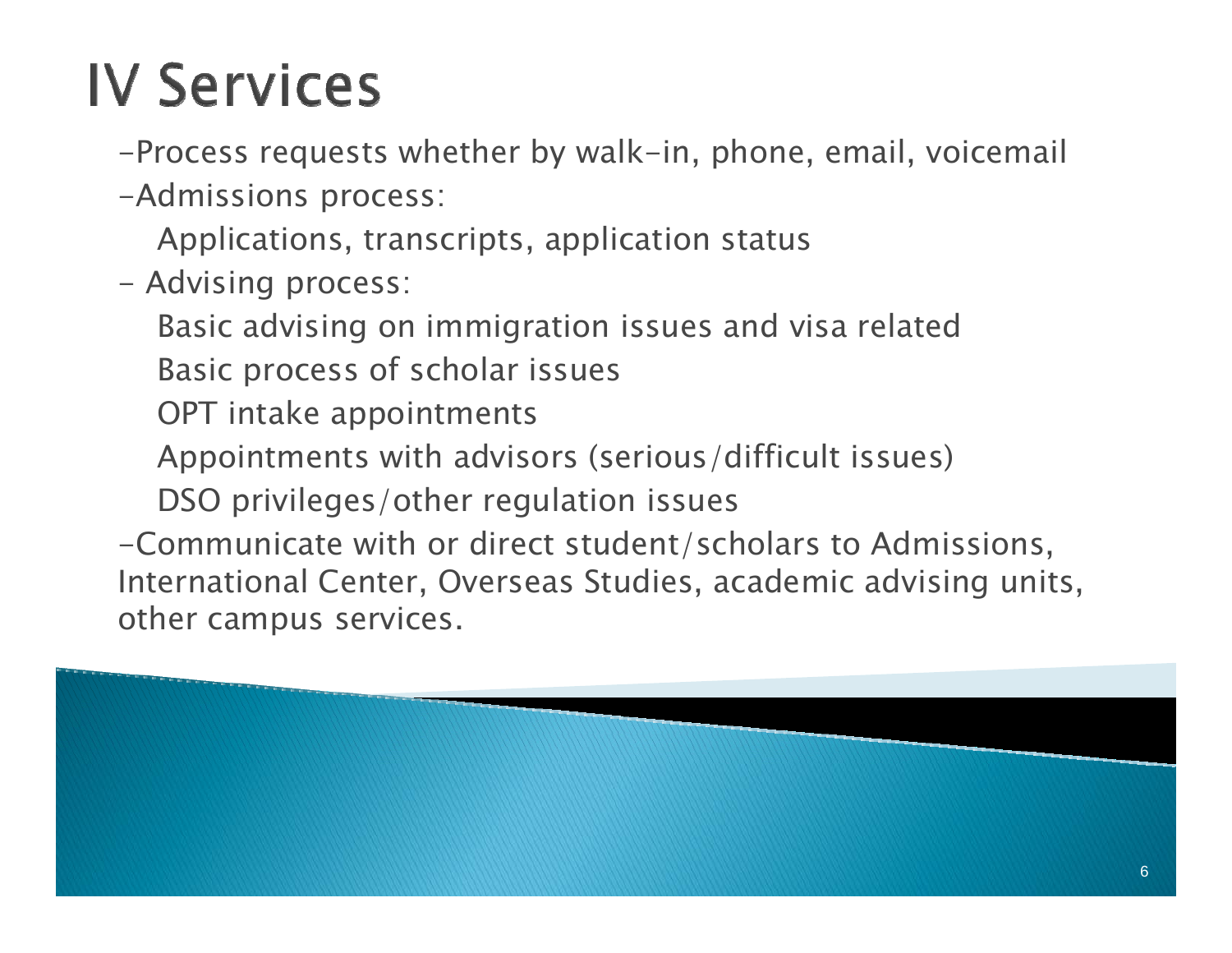#### **V** Traffic

#### Spring 2010 enrolled International students: 1395

**Phone Calls** 

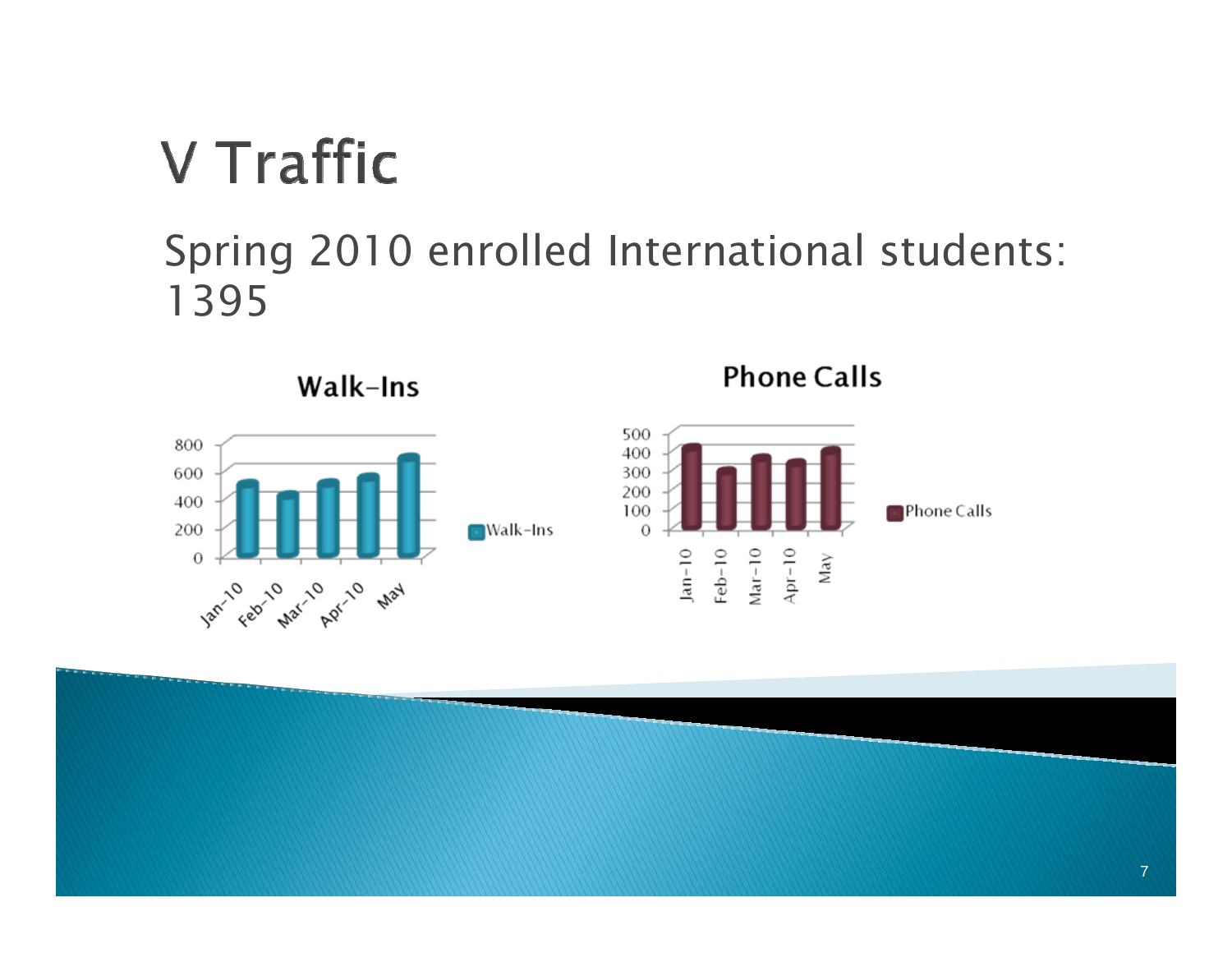## Traffic

 $\blacktriangleright$  Fall 2009 enrollment of approximately 4,600 and 1,500 visiting faculty and staff.

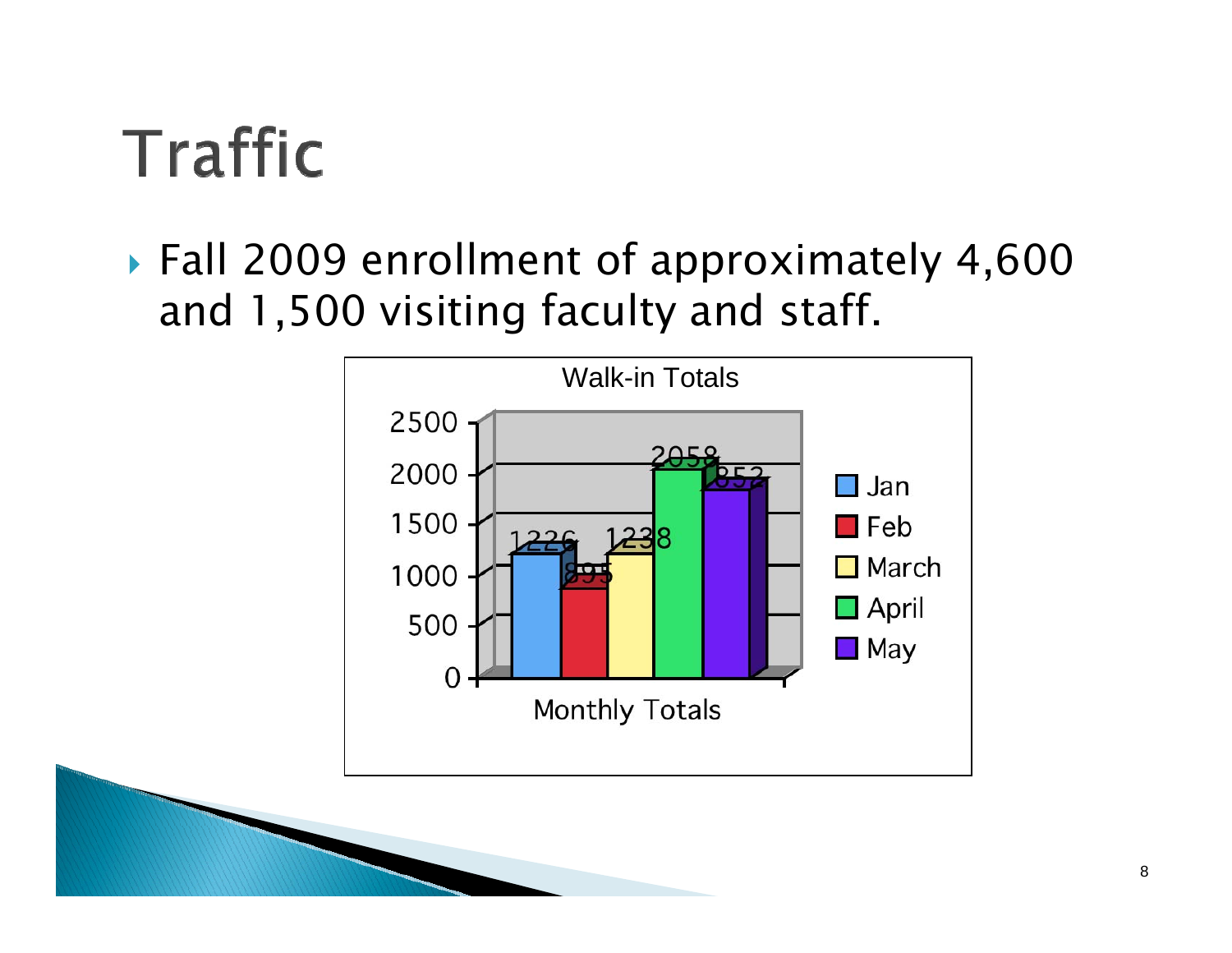## **VI Hiring Process**

- -4 Student Assistants + Coordinator
- -30 days posting thru JagJob s
- -60 to 70 applications
- -Interview (5 candidates)
- -Reference calls
- -Decision

9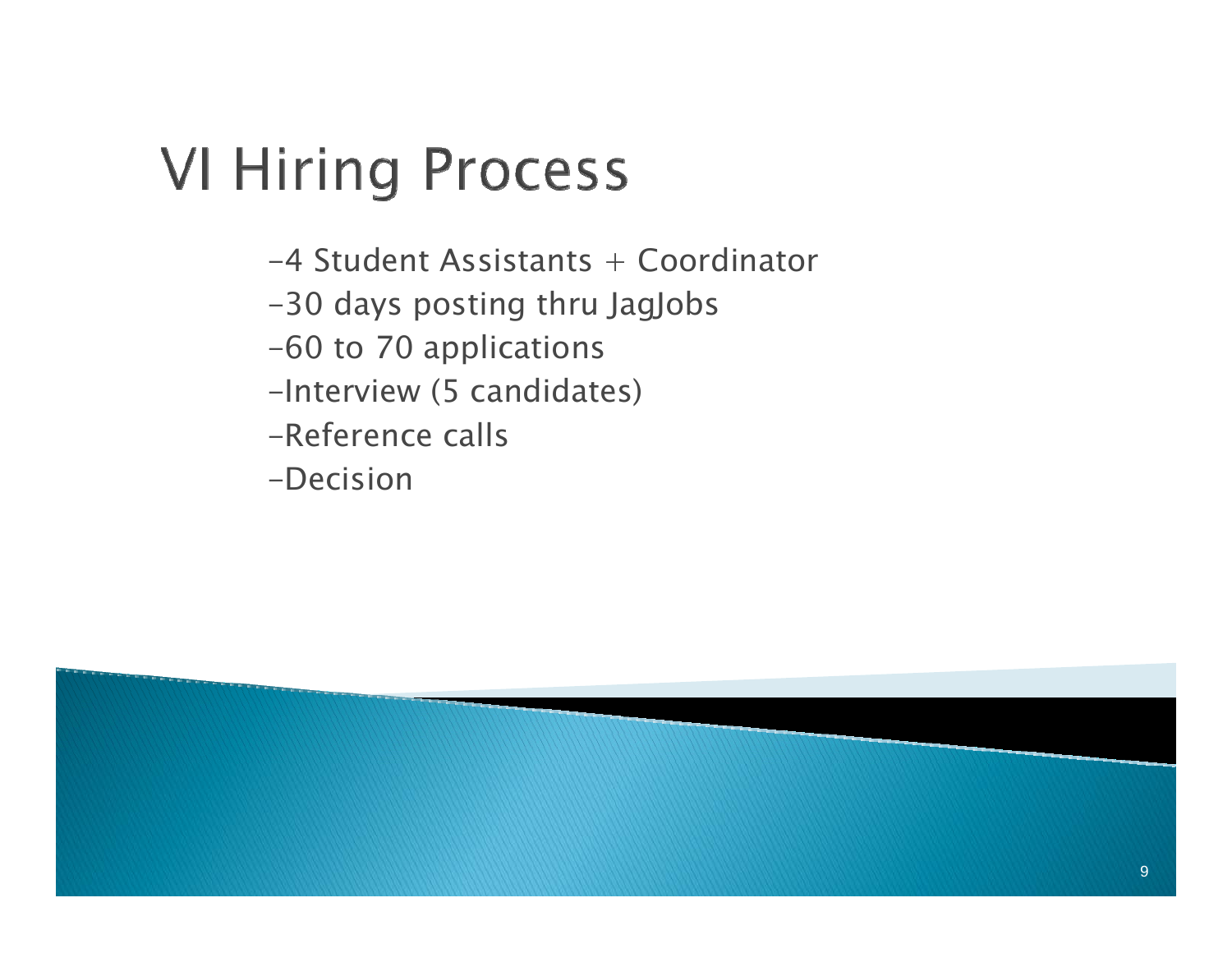## **VII Front Office Assistant Training**

- ▶ Front Desk manuals
- $\blacktriangleright$  University policies
- $\blacktriangleright$  Accesses to IU/IUPUI systems

**RANCHES** 

- $\blacktriangleright$  Admissions-apps status/apps process/other
- $\blacktriangleright$ Advising-OPT meeting/Handbook/other
- $\blacktriangleright$ Other units
- $\blacktriangleright$  Sensitive calls: Police, FBI, Immigration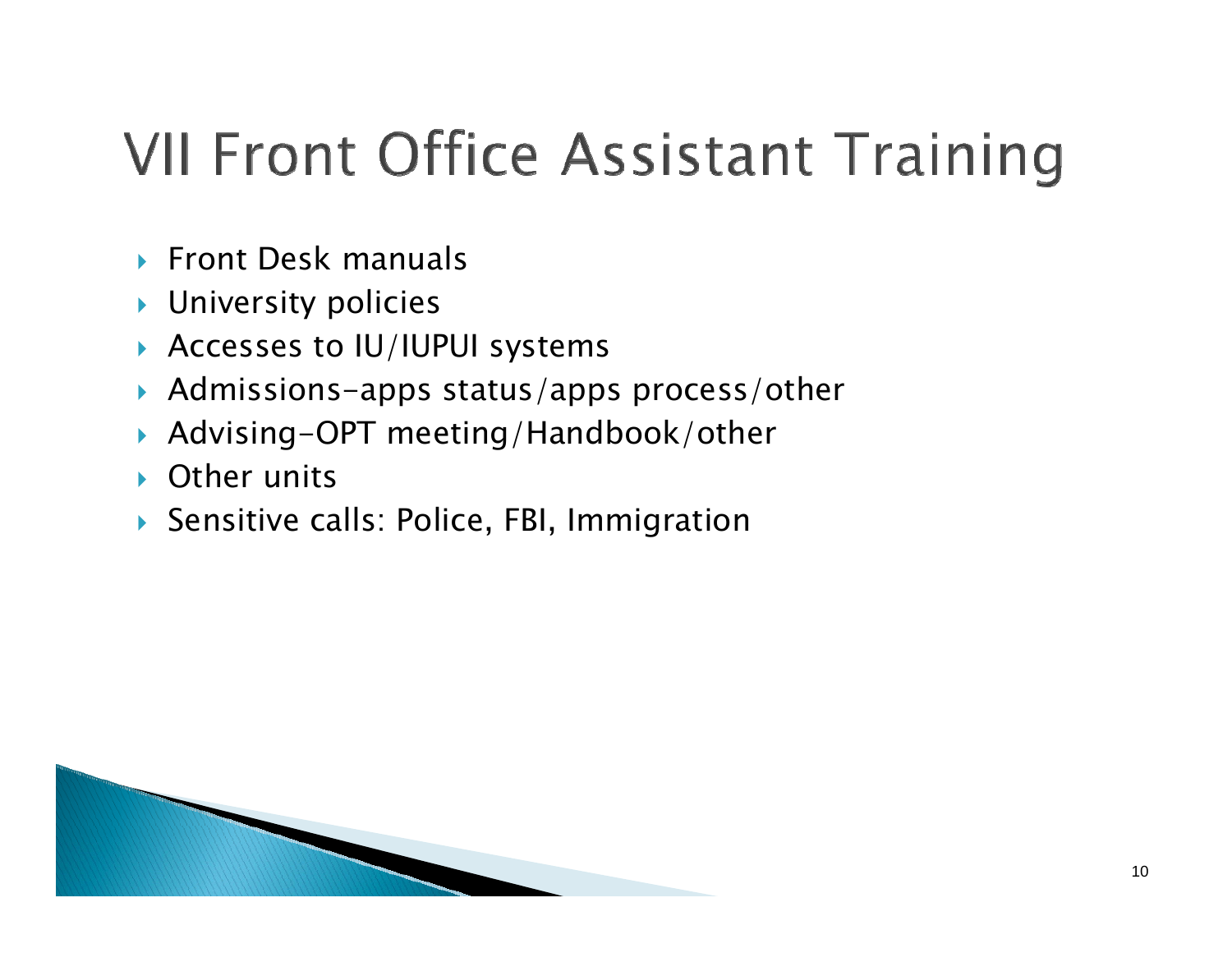## **VIII Front Desk Personnel Needs**

- **Client Services Manager**
- **Contact Services Assistant**
- **C** Office Assistant
- ▶ 2 Graduate Assistants

1990 Company Company Company Company

- Individuals with intentions to enter the field of international education
- Typically Master's students in the Higher Education and Student Affairs Program

All trained on basic immigration regulations, internal office processes, and University resources and processes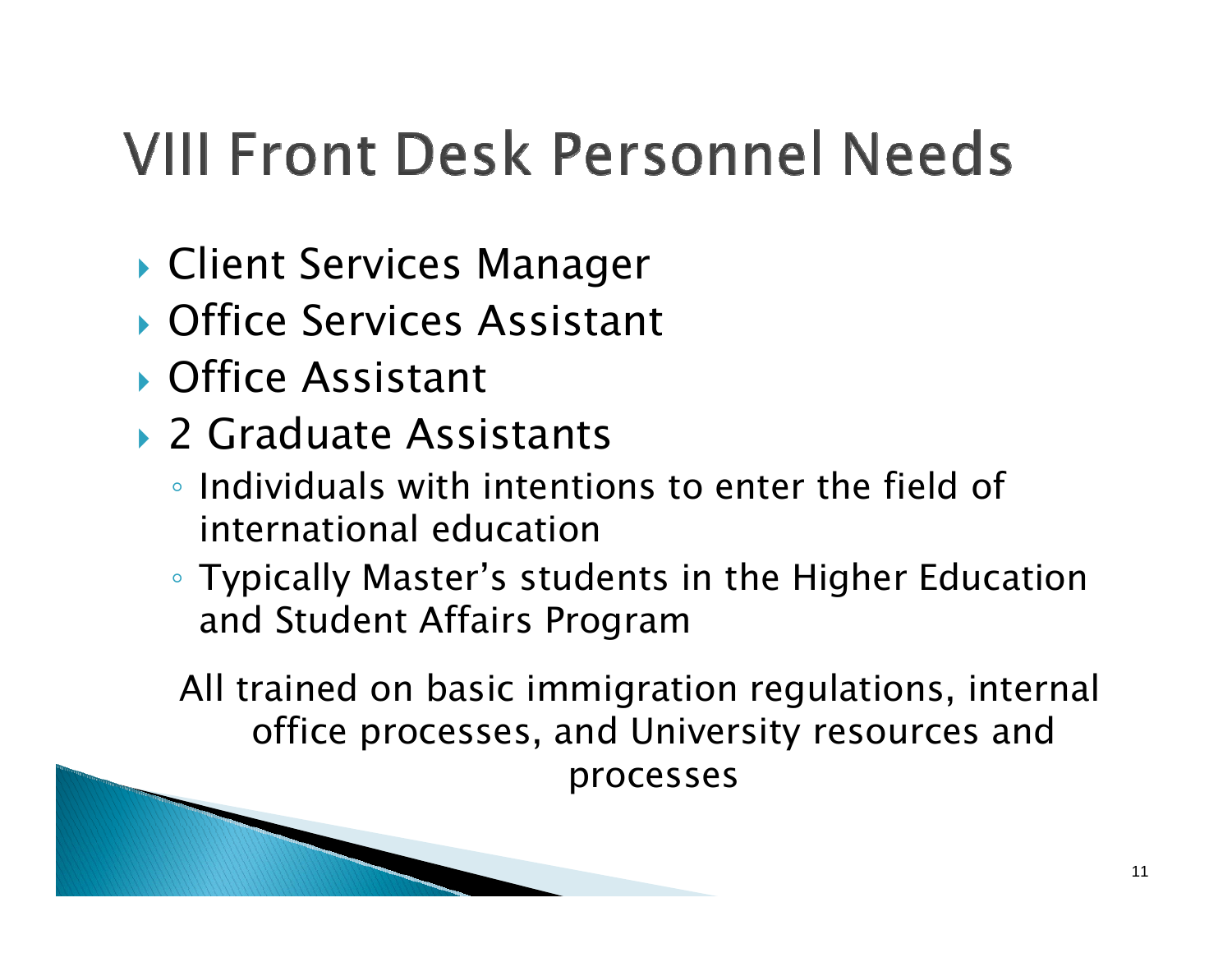## IX Handling Difficult situations

- ` Job knowledge-confidence
- $\blacktriangleright$  Be calm and welcoming
- $\triangleright$  Be sincere and listen to client
- $\blacktriangleright$  Authority some time necessary/Protect your staff
- $\blacktriangleright$  Apologize and fix the issue if you can or transfer to higher up
- **Answers to avoid (Jerry W. Baker, IUPUI police)** 'We do not do that', 'No', 'It is not my job', 'You should have…', etc.
- **S** Green Folder
- ▶ Panic Button

**Common Common**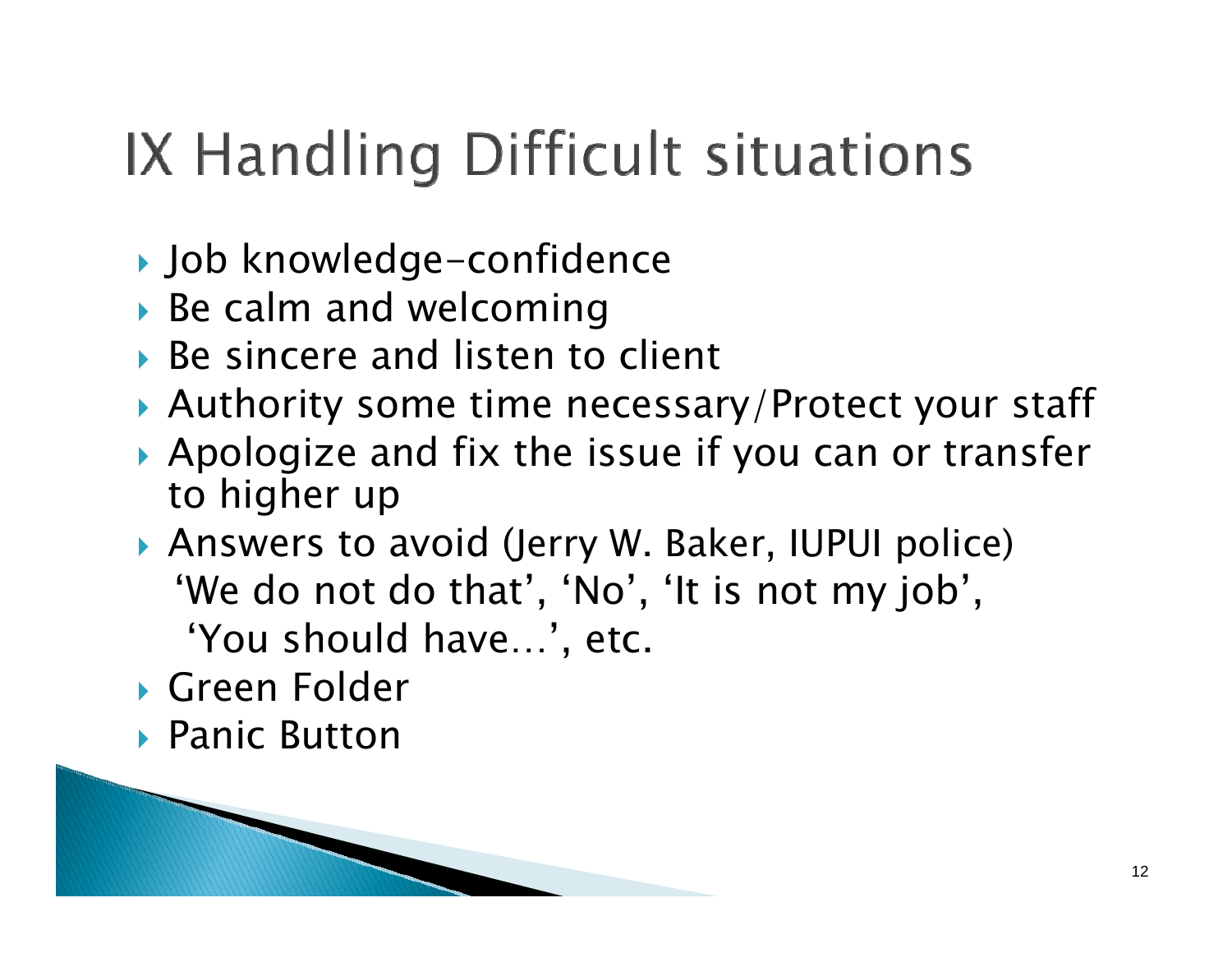# **X Sharing Front Desk Practices**

- **How Do You Answer Common Questions?** 
	- Direct to website
	- Handy reference materials that contain the answers
- $\blacktriangleright$  How Do You Prioritize Walk-In Traffic?
	- Front Desk Check-In System
- $\blacktriangleright$  How Do You Schedule Advisor Appointment Scheduling?
	- I-Advising
	- Scheduled Appointments
- ` How Do You Organize Documents for Student/Scholar Pick-up / to Distribute to Advisors?
	- Document Filing System
	- Pick Up Drawer
- $\blacktriangleright$  How Do You Assist with Common Student Frustrations that You Are NOT Authorized to Answer?
	- Taxes, Health insurance issues, some BMV issues, etc)
- **How Do You Share Student Information Internally?** 
	- Records/Notes in Sunapsis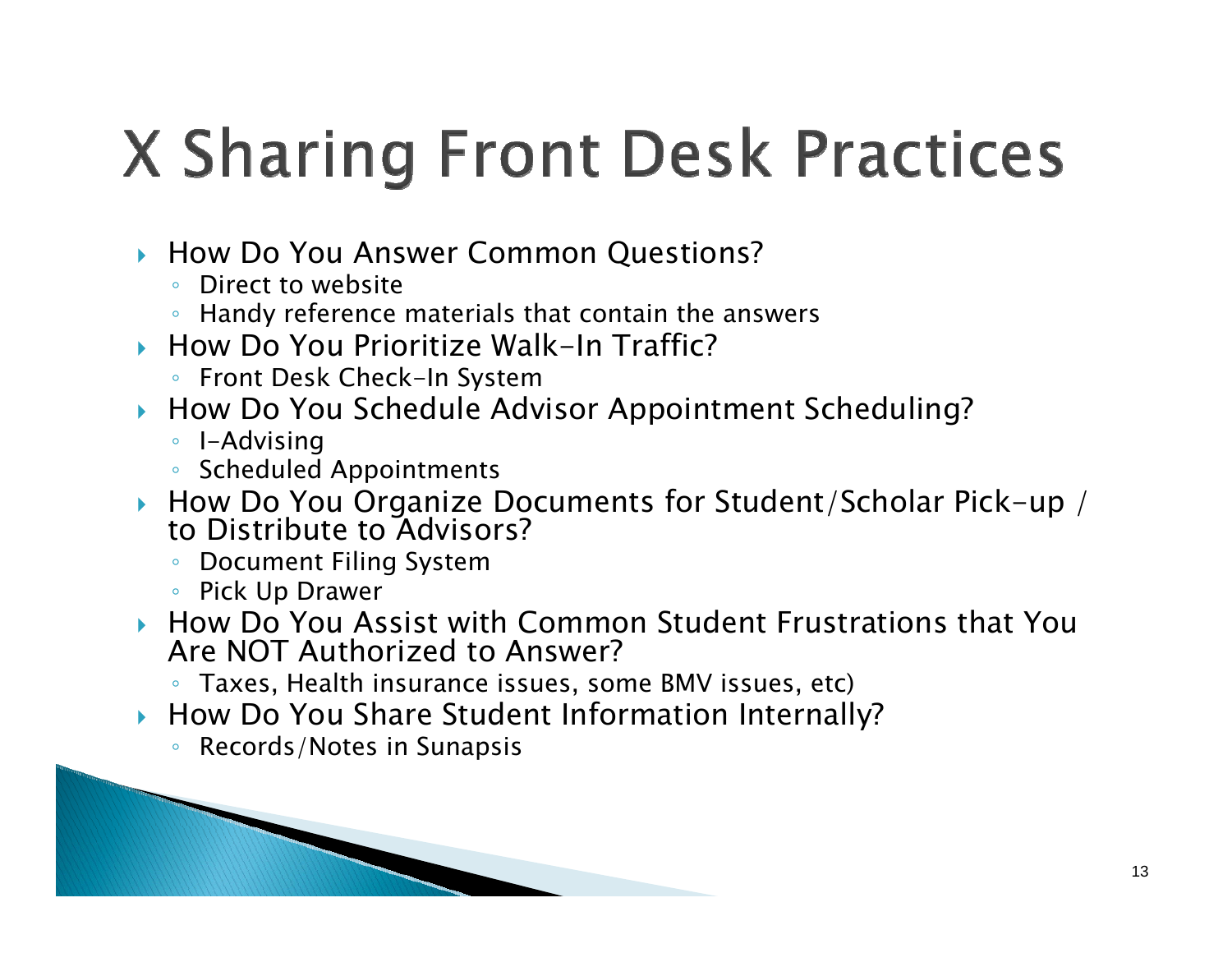#### XI Discussion/Sharing experiences